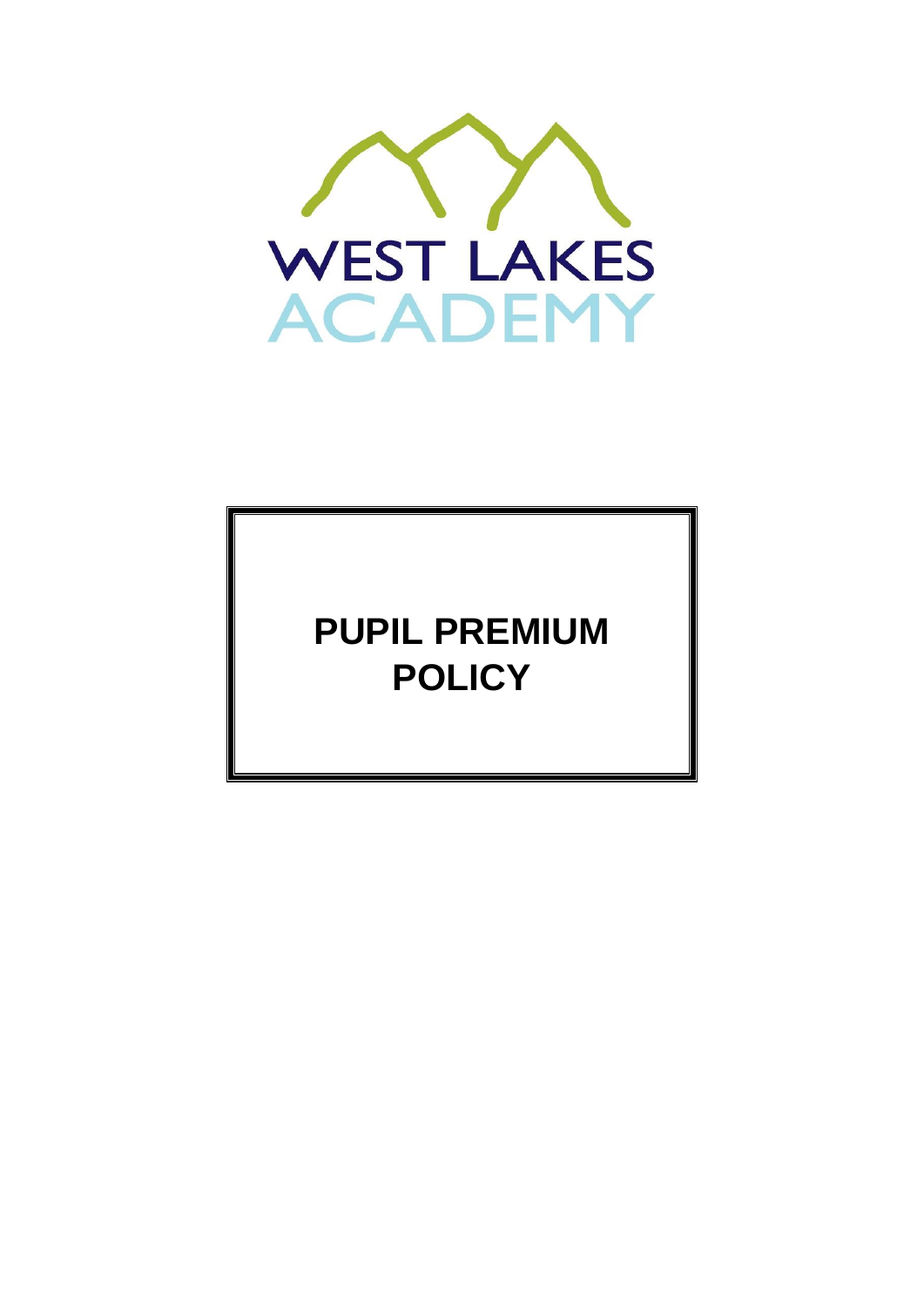# **DOCUMENT CONTROL**

| <b>Author/Contact</b>       | <b>Vicky Stabler</b><br>Tel: 01946 820356<br>Email: contactus.wla@westlakesmat.org.uk      |  |
|-----------------------------|--------------------------------------------------------------------------------------------|--|
| Document Path & Filename    | General/Corporate Information/Policies<br>Staff<br>and<br>Procedures/Student/Pupil Premium |  |
| <b>Document Reference</b>   | <b>Pupil Premium Policy</b>                                                                |  |
| <b>Version</b>              | 07                                                                                         |  |
| <b>Status</b>               | Approved                                                                                   |  |
| <b>Related Policies</b>     | Charging and Remissions Policy                                                             |  |
| <b>Publication Date</b>     | <b>March 2022</b>                                                                          |  |
| <b>Review Date</b>          | Annually                                                                                   |  |
| <b>Approved/Ratified by</b> | <b>WLA Local Governing</b><br><b>Board</b>                                                 |  |
| <b>Distribution:</b>        |                                                                                            |  |

West Lakes Academy Staff

#### **Please note that the version of this document contained within the Policy Folder on Staff General is the only version that is maintained.**

Any printed copies should therefore be viewed as "uncontrolled" and as such, may not necessarily contain the latest updates and amendments.

| Version         | Date              | Comments | Author               |
|-----------------|-------------------|----------|----------------------|
| 01              | <b>April 2013</b> |          | Des Bird             |
| 02              | January 2015      |          | <b>Abby Deeks</b>    |
| $\overline{03}$ | October 2016      |          | <b>Blake Hendren</b> |
| 04              | October 2018      |          | Melissa Relph        |
| $\overline{05}$ | November 2019     | Reviewed | Melissa Relph        |
| $\overline{06}$ | November 2020     | Reviewed | <b>Vicky Stabler</b> |
| $\overline{07}$ | <b>March 2022</b> | Reviewed | <b>Vicky Stabler</b> |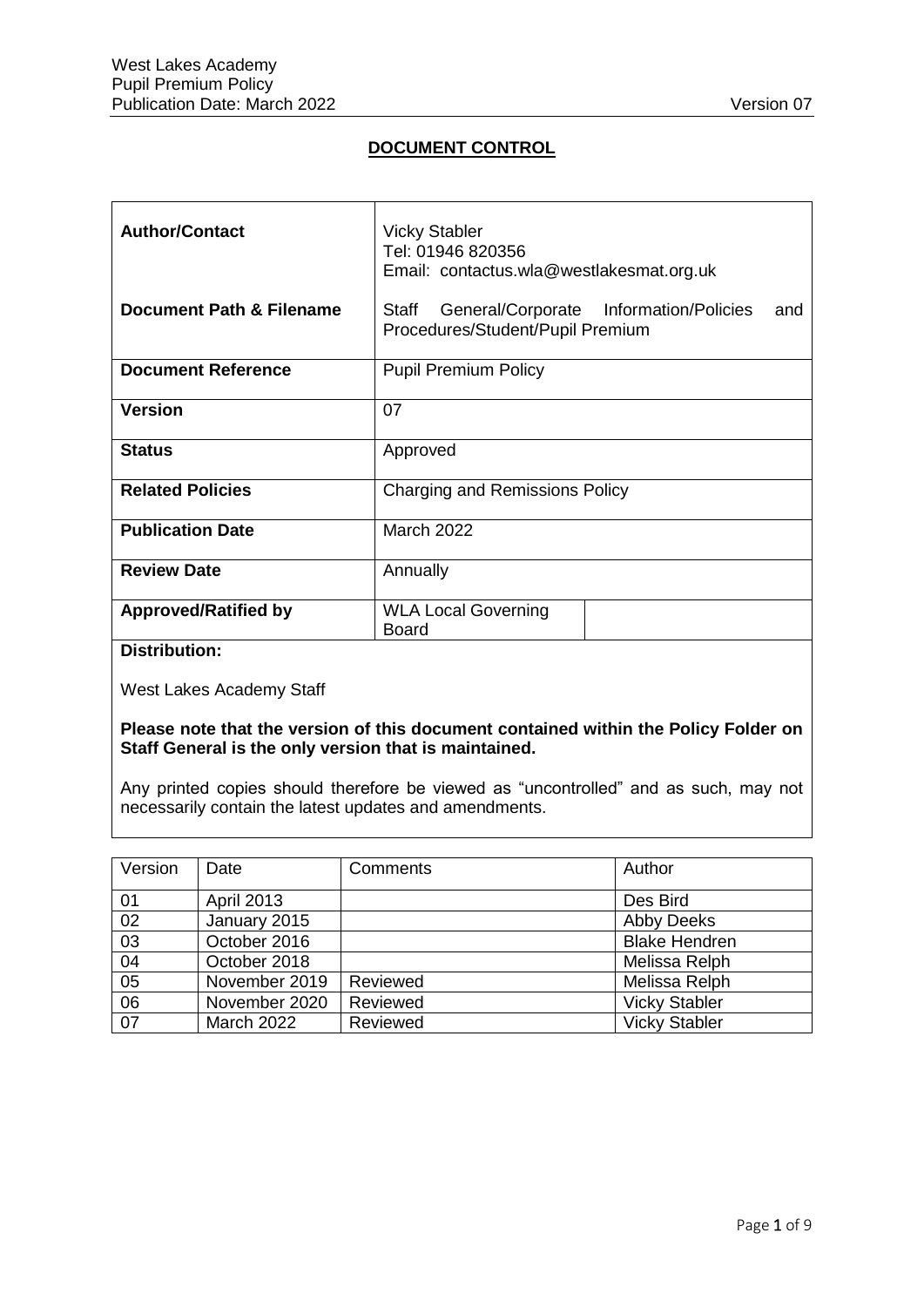# **CONTENTS**

#### **STATEMENT OF INTENT**

| 1 <sub>1</sub>  |  |
|-----------------|--|
| $2_{-}$         |  |
| 3 <sub>1</sub>  |  |
| 4.              |  |
| 5 <sub>1</sub>  |  |
| 6.              |  |
| $\mathbf{7}$ .  |  |
| 8.              |  |
| 9.              |  |
| 10 <sub>1</sub> |  |
| 11 <sub>1</sub> |  |
| 12.             |  |
|                 |  |
|                 |  |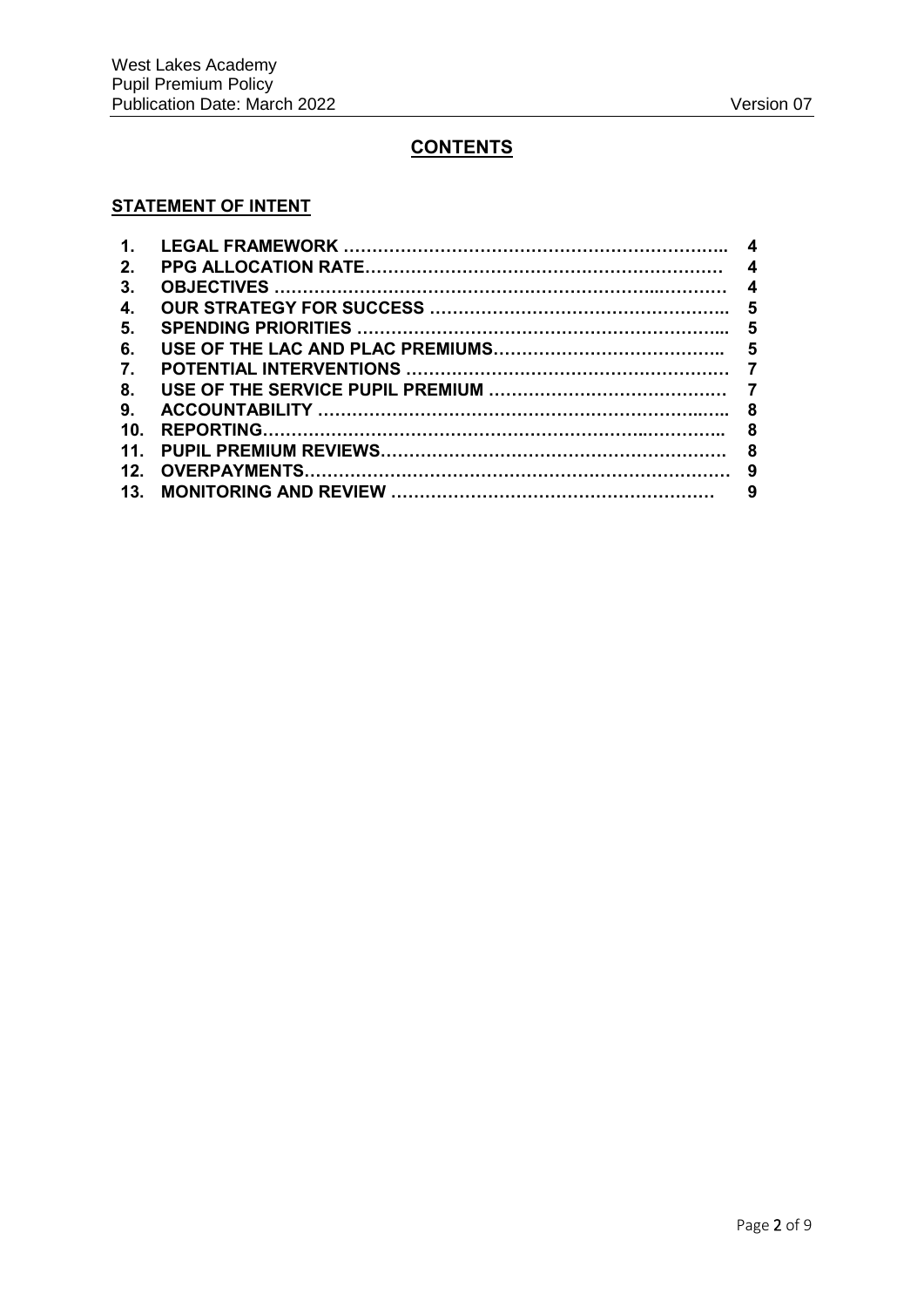#### **STATEMENT OF INTENT**

At West Lakes Academy we believe that only by having the highest expectations of all learners can the highest possible standards be achieved. Some students from disadvantaged backgrounds require additional support; therefore, we will use all the available resources to help them reach their full potential.

The pupil premium grant (PPG) was created to provide funding for three key areas:

- Raising the attainment of disadvantaged students and closing the gap with their peers.
- Providing funding for Looked After Children (LAC) and Post Looked After Children(PLAC).
- Supporting students with parents in the armed forces.

This policy outlines the funding available, along with procedures for ensuring the funding is allocated correctly.

Signed by:

James Jackson Head of Academy Date:

Claire Maxwell **Smith** Chair of Governors Date: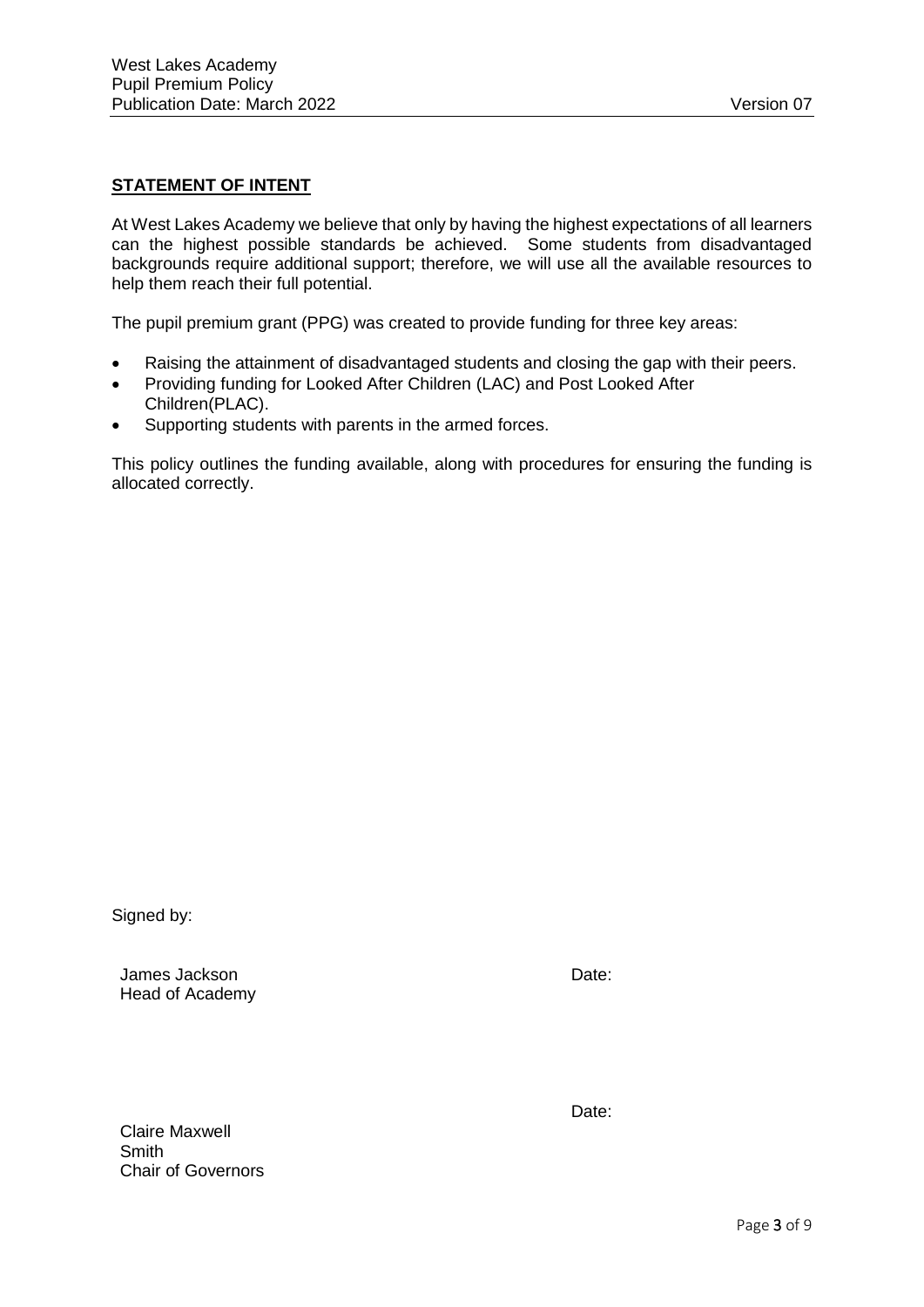# **1. LEGAL FRAMEWORK**

- 1.1 This policy has due regard to all relevant legislation and statutory guidance including, but not limited to, the following:
	- Children Act 1989
	- Equality Act 2010
	- DfE (2019) 'Pupil premium 2019 to 2020: conditions of grant'
	- DfE (2018) 'Promoting the education of looked-after children and previously looked-after children'

The academy has also consulted the following document in line with best practice:

• NCTL and TSC (2018) 'Effective pupil premium reviews'

# **2. PPG ALLOCATION RATES**

2.1 For the academic year 2021 to 2022:

| <b>Disadvantaged students</b>                                                                                                                                     | <b>PPG amount</b><br>per student   |
|-------------------------------------------------------------------------------------------------------------------------------------------------------------------|------------------------------------|
| Students in year 7 to year 11 recorded as 'FSM' in the last 6<br>years                                                                                            | £955                               |
| LAC as defined in the Children Act 1989 – children who are in<br>the care of, or provided with accommodation by, an English LA                                    | £2345                              |
| PLAC which have ceased to be looked after by an LA in<br>England or Wales because of adoption, a special order, a child<br>arrangement order or a residence order | £2,345                             |
| <b>Service Children</b>                                                                                                                                           | <b>Grant amount</b><br>per student |
| Any student in reception to year 11 recorded as an 'Ever 6<br>service child' or in receipt of a child pension from the MoD                                        | £310                               |

## **3. OBJECTIVES**

- 3.1 To provide additional educational support to raise the achievement of students in receipt of the PPG and improve students' cultural capital.
- 3.2 To narrow the gap between the educational achievement of these students and their peers.
- 3.3 To address underlying inequalities, as far as possible between students and remove each and every barrier for students in receipt of the PPG.
- 3.4 To ensure that the PPG reaches the students who need it most.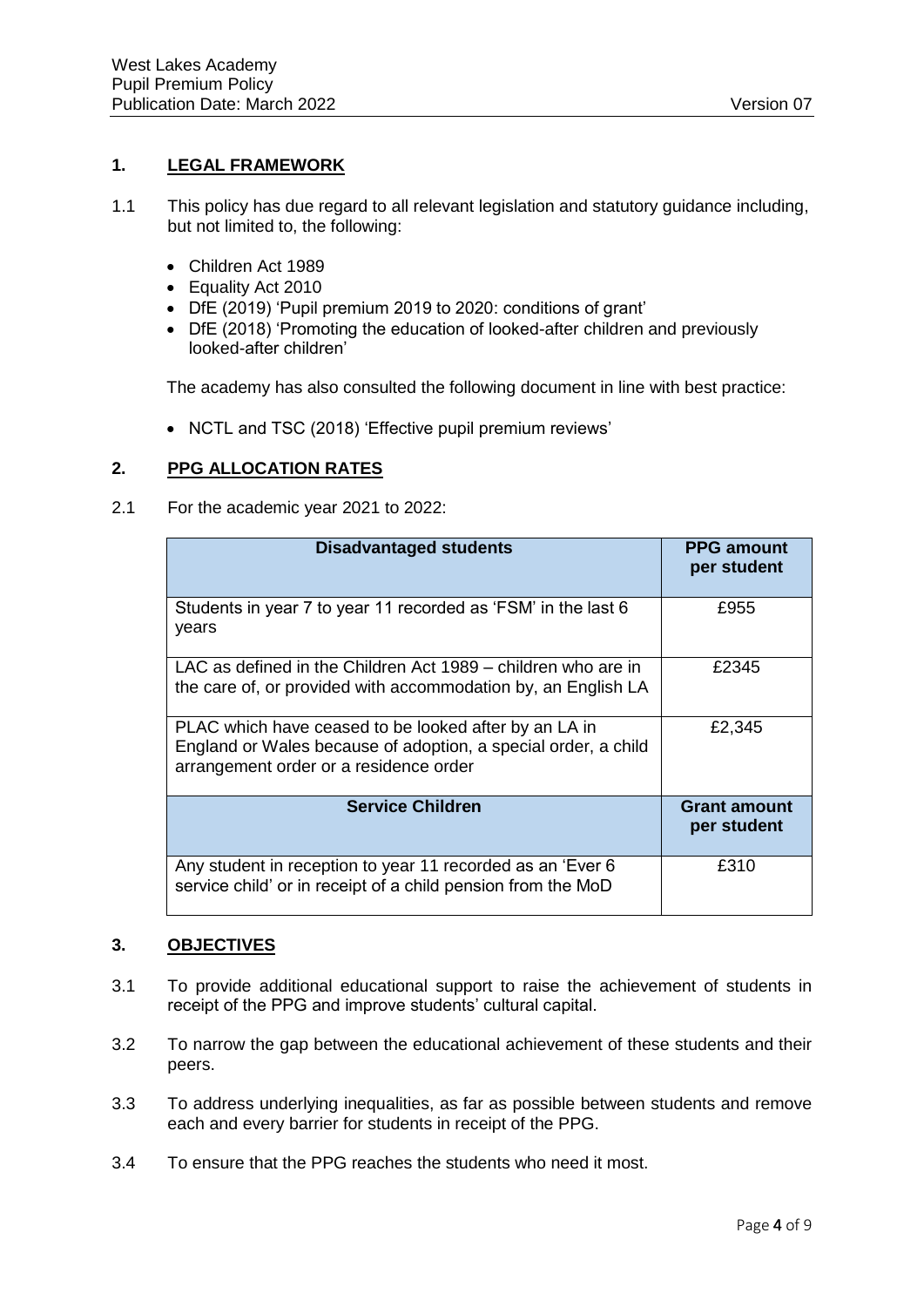- 3.5 To make a significant impact on the education and lives of these students.
- 3.6 To work in partnership with the parents/carers of students to collectively ensure students' successes.

#### **4. OUR STRATEGY FOR SUCCESS**

- 4.1 We will maximise the use of PPG by:
	- Assigning a pupil premium lead, Miss Stabler, to champion the educational needs of PPG recipients and ensure the implementation of this policy.
	- Assigning a pupil premium lead governor to evaluate the pupil premium strategy as a whole and monitor the effectiveness of the spending
	- Ensuring PPG funds can be identified within the academy's budget.
	- Consulting the Head of Academy, pupil premium lead, governors, staff and parents/carers when deciding how funds are spent.
	- Assessing the individual provisions required for each student in receipt of PPG.

#### **5. SPENDING PRIORITIES**

- 5.1 Under the terms of the PPG, the funding may be spent in the following ways:
	- For the purposes of the academy, i.e. for the educational benefits of students registered at the academy.
	- For the benefit of students registered at other maintained schools or academies.
	- On community facilities, i.e. services whose provision further any charitable purpose for the benefit of students at the academy or their families, or people who live or work in the locality in which the academy is situated.
- 5.2 If PPG is not used in the academy year, some or all of it may be carried forward to the following year.

## **6. USE OF THE LAC AND PLAC PREMIUMS**

- 6.1 The LAC premium is managed by the designated virtual school head (VSH).
- 6.2 The premium will be used for the benefit of a student's educational needs as described in their personal education plan (PEP).
- 6.3 To avoid any delays in providing support, the academy will work with the VSH to ensure that funding allocation is as simple as possible.
- 6.4 The LAC premium will be used to facilitate a wide range of educational support for LAC.
- 6.5 The designated teacher, Miss Stabler, and carers will work with the VSH to gain a full understanding of each student's needs and to determine how to use the premium effectively to support each student.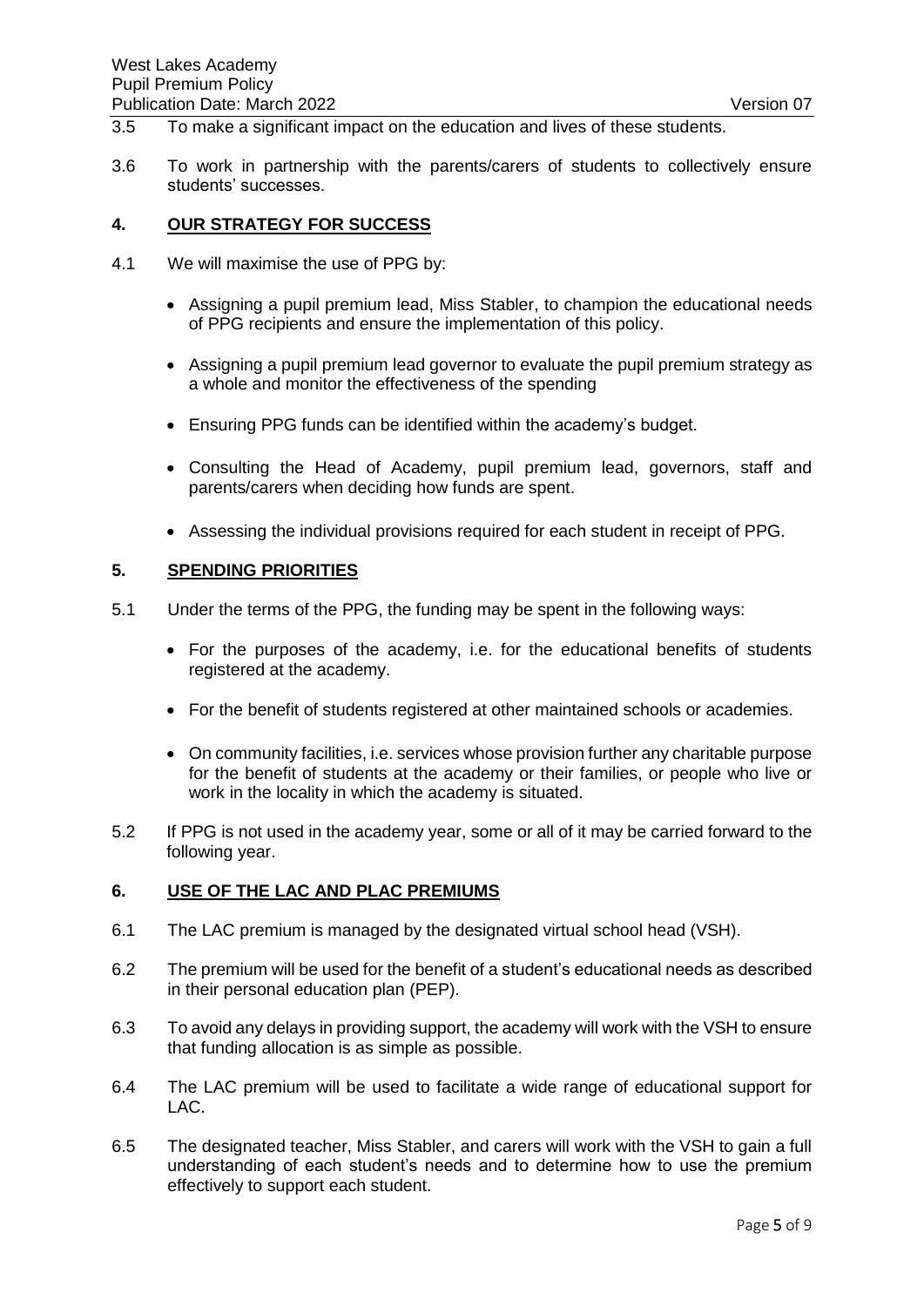- 6.6 The designated teacher, Miss Stabler, will work with the VSH to ensure that all available funding is spent.
- 6.7 PLAC premium is allocated directly to the academy. We record, monitor and evaluate the effectiveness of the PLAC premium in the academy.
- 6.8 The academy will explore evidence based summaries of the use of pupil premium, such as the Education Endowment Foundation's (EEF's) Teaching and Learning Toolkit, to determine the best use of the funding to have an impact on students' attainment. The academy will also consult the EEF's Pupil Premium Guide (2019) to further determine what makes effective use of the funding.
- 6.9 The EEF's Families of Schools Database will be consulted to learn about effective practice in similar schools.
- 6.10 West Lakes Academy will focus on approaches that:
	- Are individually tailored to the strengths and needs of each student.
	- Are consistent (based on agreed core principles and components) but also flexible and responsive.
	- Are evidence based.
	- Are focused on clear short-term goals providing opportunities for student to experience success.
	- Include regular, high quality feedback from teaching staff.
	- Engage parents/carers in the agreement and evaluation of support arrangements (e.g. via the PEP).
	- Support student transition through the stages of education (e.g. from primary to secondary).
	- Raise aspirations through access to high quality educational experiences.
	- Promote each student's awareness and understanding of their own thought process (metacognition) and help them to develop problem solving strategies.
- 6.11 The academy will focus on approaches that emphasise:
	- Relationship building, both with appropriate adults and with their peers.
	- An emotionally intelligent approach to the setting of clear behaviour boundaries.
	- Increasing students' understanding of their own emotions and identity.
	- Positive reinforcement.
	- Building self-esteem.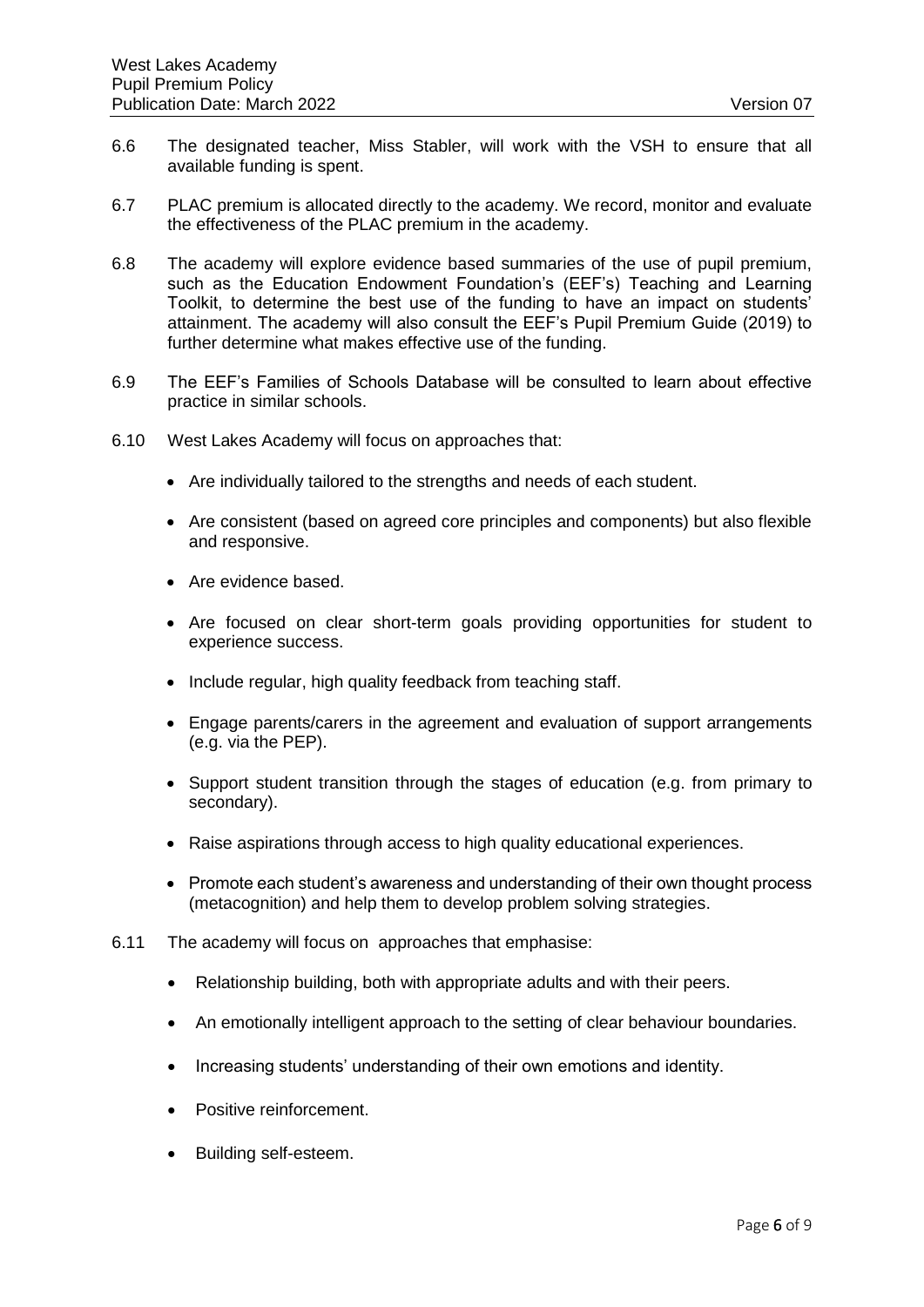- Relevance to the learner the approach relates to students' interests and make success matter to them.
- A joined up approach involving the student's social worker, carer, VSH and other relevant professionals.
- Strong and visionary leadership.

# **7. POTENTIAL INTERVENTIONS**

- 7.1 The academy may utilise the following interventions for students in receipt of the grant:
	- Providing one to one and small group work with experienced teachers to address specific knowledge gaps.
	- Reducing class sizes to improve opportunities for effective teaching.
	- Creating additional teaching and learning opportunities using teaching assistants.
	- Targeted and focused English and maths intervention for students who are below age related expectations.
	- Allocating funds to enable these students to participate in extra-curricular activities to develop their cultural capital.
	- Targeting students who require additional help to reach age related expectations.
	- Targeted support to remove barriers to PP attendance.

## **8. USE OF THE SERVICE PUPIL PREMIUM (SPP)**

- 8.1 The SSP is provided to allow the academy to provide pastoral support for service children during challenging times and to mitigate the negative impact of family mobility or parental deployment.
- 8.2 The academy will not combine the SSP with any other form of PPG.
- 8.3 SPP spending will be accounted for separately to any other form of PPG.
- 8.4 The academy may use the SPP for:
	- Providing pastoral support in the form of counselling, nurture groups, clubs etc.
	- Improving the means of communication between the student and their deployed parents .
	- Helping students to develop scrapbooks and diaries that can be shown to parents on their return.
	- Funding staff hours spent assisting the student when they join a new school as a result of a new posting.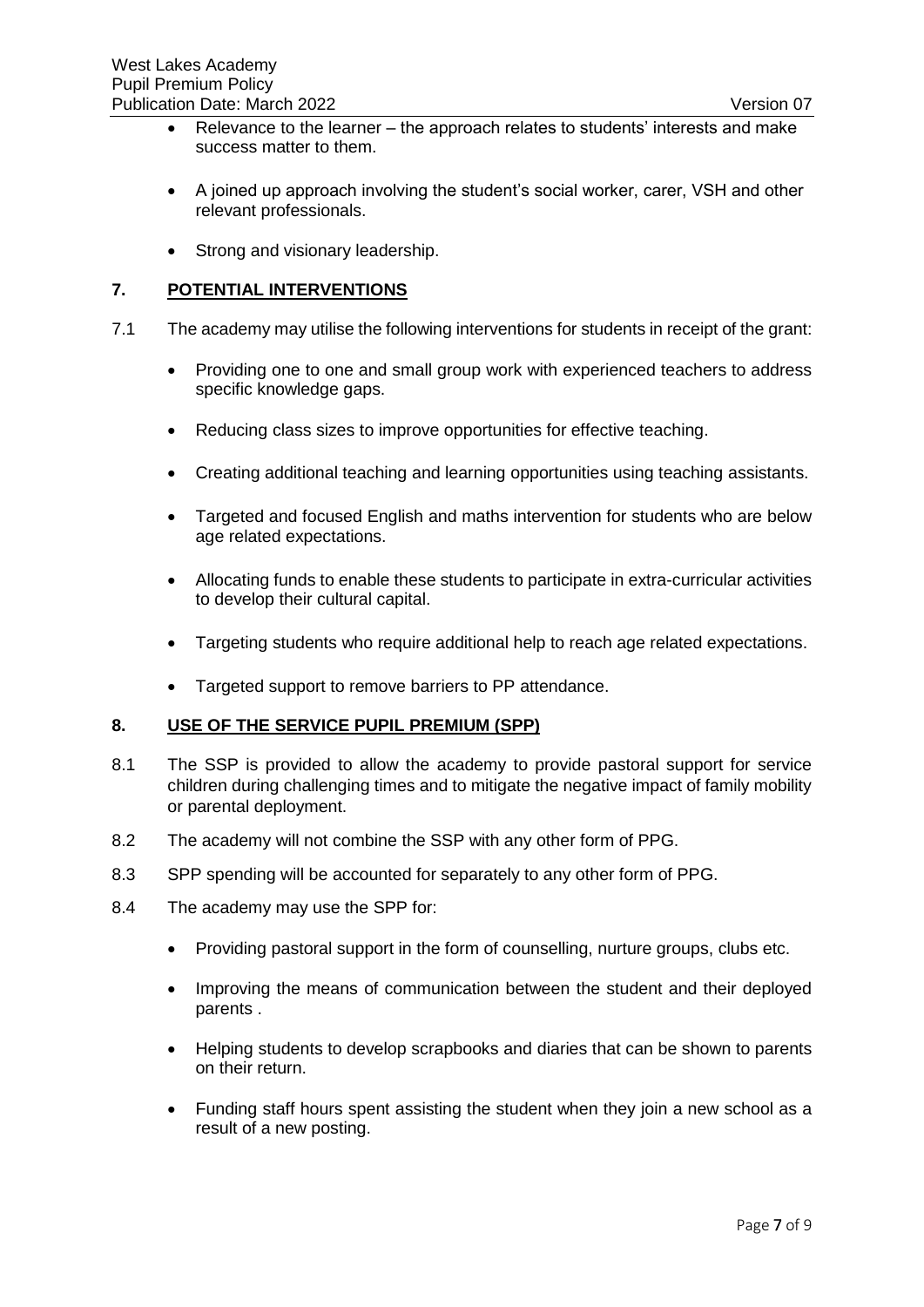- School trips specifically for service children, such as military specific trips that allow students to join a wider community and better understand the role their service parent plays.
- 8.5 The academy will not use SSP to subsidise routine academy activities.

## **9. ACCOUNTABILITY**

- 9.1 Ofsted inspectors will report on the attainment and progress of disadvantaged students in receipt of PPG at the academy.
- 9.2 The academy is held to account for the spending of the SSP through the focus in Ofsted inspections on the progress and attainment of the wider pupil premium eligible cohort.
- 9.3 The academy will publish its strategy for using the pupil premium on the academy website annually and by the end of September.

#### **10. REPORTING**

- 10.1 Vicky Stabler the Assistant Principal, who leads Pupil Premium, will report annually to the governing body and parents/carers regarding how effective PPG spending has been and what impact has been made.
- 10.2 The impact of PPG spending, in terms of improving educational outcomes and cost effectiveness, will be monitored, evaluated and reviewed by the Head of Academy and the governing body.
- 10.3 The EEF's DIY Evaluation Guide will be used to measure the impact of the academy's spending.
- 10.4 Information regarding PPG spending will be published on the academy website.
- 10.5 For parents/carers of students in receipt of PPG, personal information will be sent home in students' progress reports.
- 10.6 This information will inform the development of additional or alternative strategies and interventions to further improve the attainment of these students.

#### **11. PUPIL PREMIUM REVIEWS**

- 11.1 If disadvantaged student are not meeting expected levels, or slow progress means they are failing to realise their full potential, the academy will consider undertaking a pupil premium review to objectively review the pupil premium strategy and identify ways to use PPG more effectively.
- 11.2 If requested to do so by Ofsted, the LA or the DfE, the academy will commission a pupil premium review.
- 11.3 The review will be undertaken in partnership with an experienced, independent system leader with a proven track record in improving outcomes for disadvantaged students.
- 11.4 The cost will reflect the DfE's guideline that day rates for external reviews should reflect pay and expenses for a senior leader, including any costs incurred by their school to release them.